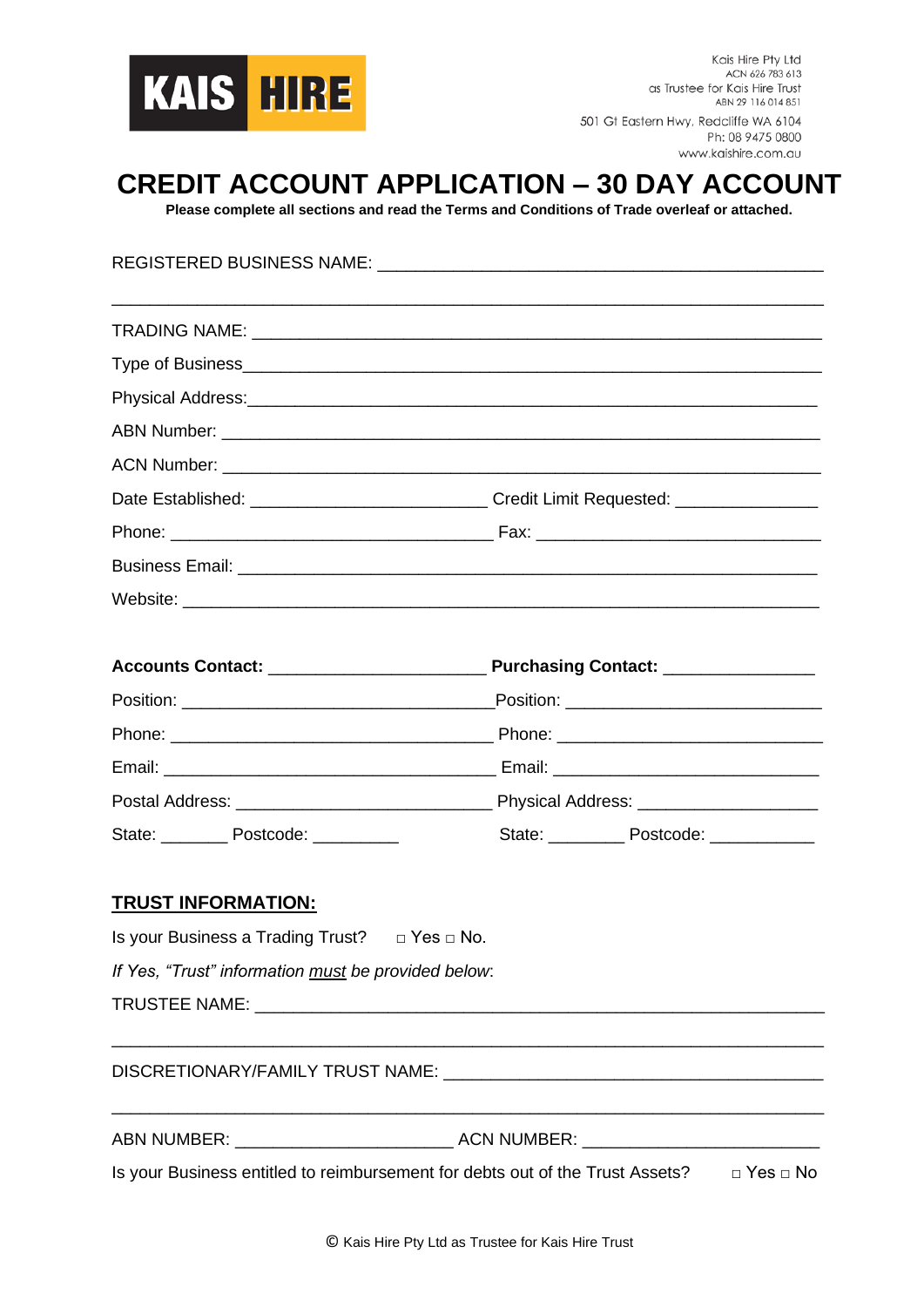## **DIRECTOR / PARTNERS DETAILS:**

**(Complete this section if Registered Company, Sole Trader or Partnership)**

|                                                                              | Partners / Directors / Sole Traders (please select which is applicable) |  |  |  |  |
|------------------------------------------------------------------------------|-------------------------------------------------------------------------|--|--|--|--|
|                                                                              |                                                                         |  |  |  |  |
|                                                                              |                                                                         |  |  |  |  |
|                                                                              | State: ___________ Postcode: _____________                              |  |  |  |  |
|                                                                              |                                                                         |  |  |  |  |
|                                                                              |                                                                         |  |  |  |  |
|                                                                              |                                                                         |  |  |  |  |
|                                                                              |                                                                         |  |  |  |  |
|                                                                              | State: Postcode: ___________                                            |  |  |  |  |
|                                                                              |                                                                         |  |  |  |  |
|                                                                              |                                                                         |  |  |  |  |
|                                                                              | <b>TRADE REFERENCES:</b> (No Fuel / Transport companies).               |  |  |  |  |
| (Must be at least of equivalent spending value to credit limit being sought) |                                                                         |  |  |  |  |
|                                                                              |                                                                         |  |  |  |  |
|                                                                              |                                                                         |  |  |  |  |
|                                                                              |                                                                         |  |  |  |  |
|                                                                              |                                                                         |  |  |  |  |

| Phone: ________________________ |  |  |
|---------------------------------|--|--|
|                                 |  |  |
|                                 |  |  |
|                                 |  |  |